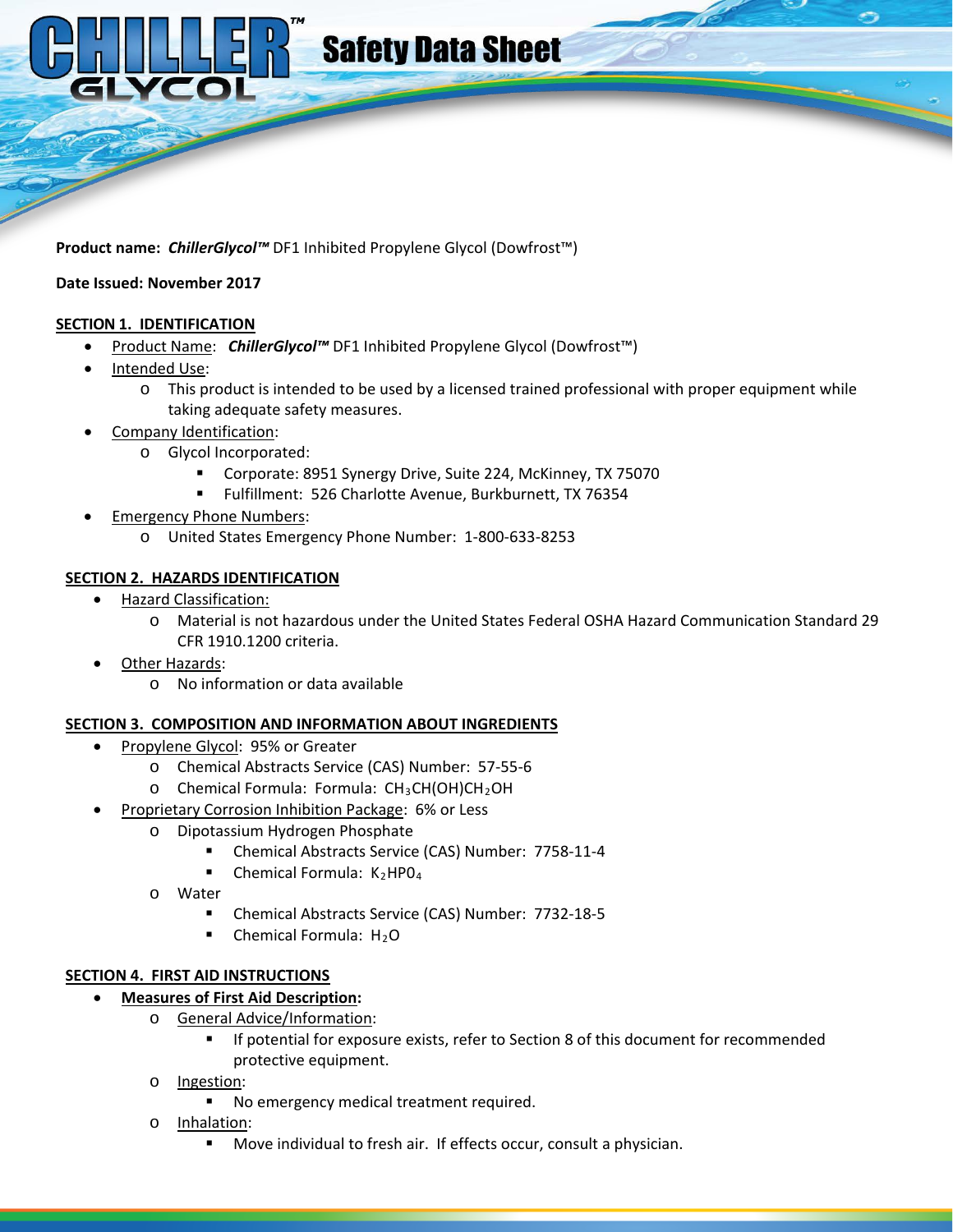- o Eye:
	- If eye contact occurs, flush eyes for two minutes. After two minutes, remove any contact lenses, and return to flushing for 3-5 more minutes. If affects occur, consult a physician.
- o Skin contact:
	- Use an abundance of water to clean off.
- o Most critical symptoms and/or effects (acute and delayed):
	- Aside from the information found under *Measures of First Aid Description* (above) and Indication of immediate medical attention and special treatment needed (below), any additional important symptoms and effects are described in Section 11: Toxicology Information.
- o Indication of immediate medical attention and special treatment needed:
	- **No specific antidote. Treatment of exposure should be directed at the control of symptoms** and the clinical condition of the patient.

#### **SECTION 5. FIREFIGHTING MEASURES**

### • **Suitable extinguishing media:**

o Water fog or fine spray. Dry chemical fire extinguishers. Carbon dioxide fire extinguishers. Foam. Alcohol resistant foams (ATC type) are preferred. General purpose synthetic foams (including AFFF) or protein foams may function, but will be less effective.

### • **Unsuitable extinguishing media:**

- o Do not use direct water stream. May spread fire.
- **Special hazards arising from the substance or mixture:**
	- o Hazardous combustion products:
		- **During a fire, smoke may contain the original material in addition to combustion products of** varying composition which may be toxic and/or irritating. Combustion products may include and are not limited to: Carbon monoxide. Carbon dioxide.
	- o Unusual Fire and Explosion Hazards:
		- Container may rupture from gas generation in a fire situation. Violent steam generation or eruption may occur upon application of direct water stream to hot liquids

#### • **Advice for firefighters:**

- o Fire Fighting Procedures:
	- Keep people away. Isolate fire and deny unnecessary entry. Use water spray to cool fire exposed containers and fire affected zone until fire is out and danger of reignition has passed. Fight fire from protected location or safe distance. Consider the use of unmanned hose holders or monitor nozzles. Immediately withdraw all personnel from the area in case of rising sound from venting safety device or discoloration of the container. Burning liquids may be extinguished by dilution with water. Do not use direct water stream. May spread fire. Move container from fire area if this is possible without hazard. Burning liquids may be moved by flushing with water to protect personnel and minimize property damage.
- o Special protective equipment for firefighters:
	- Wear positive-pressure self-contained breathing apparatus (SCBA) and protective firefighting clothing (includes firefighting helmet, coat, trousers, boots, and gloves). If protective equipment is not available or not used, fight fire from a protected location or safe distance.

#### **SECTION 6. ACCIDENTAL RELEASE MEASURES**

- Personal Precautions, Protective Equipment, and Emergency Procedures:
	- o Keep personnel out of low areas. Use appropriate safety equipment. For additional information, refer to Section 8, Exposure Controls and Personal Protection.
- Environmental Precautions:
	- o Prevent material from entering soil, ditches, sewers, waterways, and/or groundwater. View section 12, Ecological Information.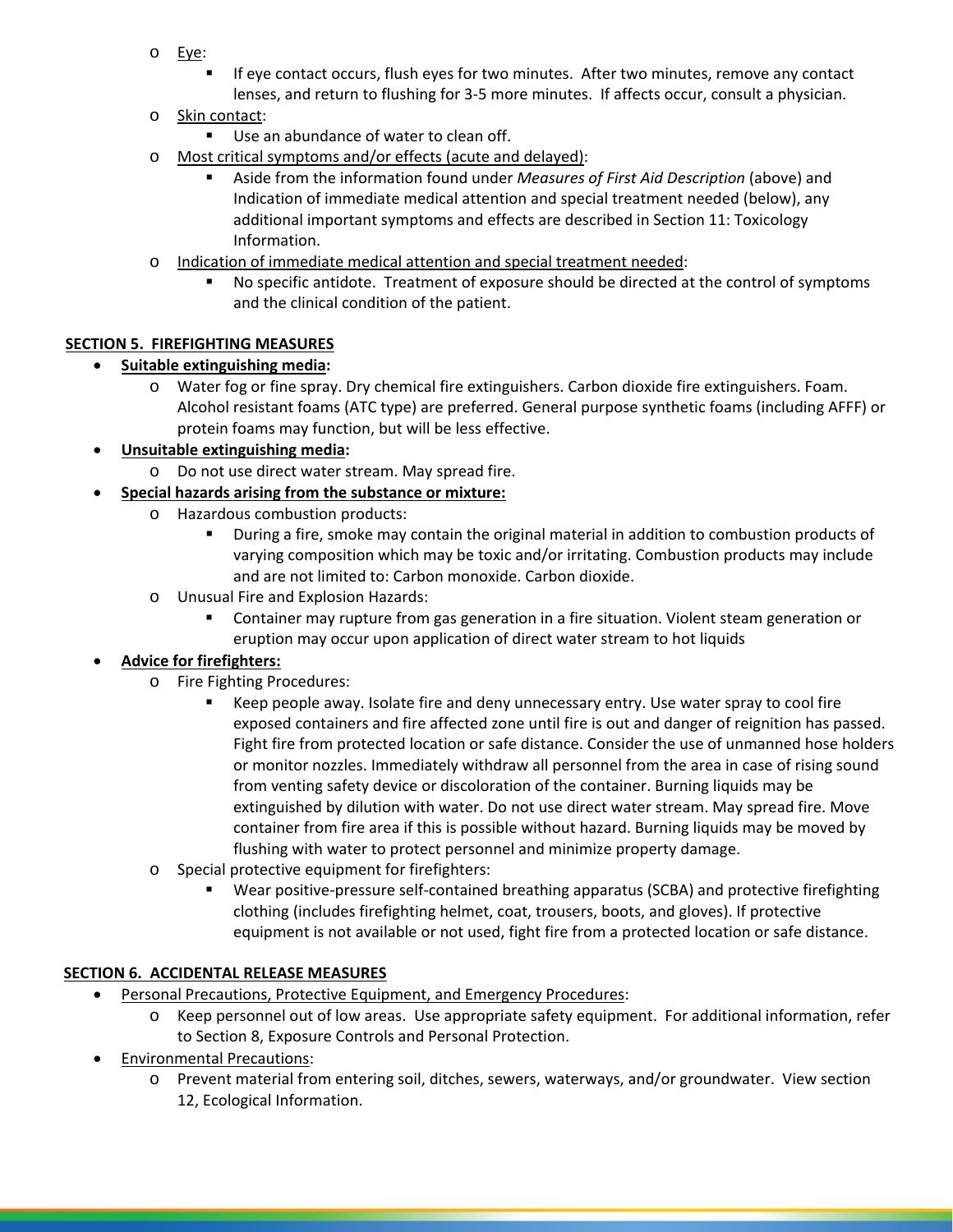- Methods and Materials for Containment and Clean Up:
	- o Contain spilled material if possible.
		- **Small Spills:** 
			- Any absorbent material. Collect in suitable and properly labeled open containers. Wash the spill area with large volumes of water.
			- **Large Spills:** 
				- Dike area to contain spill. Pump into suitable and properly labeled containers. See Section 13, Disposal Considerations, for additional information.

### **SECTION 7. HANDLING AND STORAGE**

- Precautions for safe handling:
	- o No special precautions are required. Keep containers closed. View section 8, Exposure Control and Personal Protection.
	- o Spills of these organic materials on hot fibrous insulations may lead to lowering of the autoignition temperatures possibly resulting in spontaneous combustion.
- Conditions for Safe Storage:
	- o Do not store in coated steel or galvanized steel containers.
	- o Do not store in opened or unlabeled containers.
	- o Store in original unopened container.
	- o Store away from direct sunlight or ultraviolet light.
	- o Keep container tightly closed when not in use.
	- o Protect from atmospheric moisture.
	- o Store in container comprised of the following material(s)/conditions:
		- 316 stainless steel
		- Aluminum
		- **High Density Polyethylene (HDPE)**
		- Container lined with phenolic or epoxy-phenolic FDA food contact approved coating.
	- o View section 10 for more details. Additional storage and handling details may be obtained by contacting your customer service representative.

# **SECTION 8. EXPOSURE CONTROL AND PERSONAL PROTECTION**

- **Control Parameters**
	- o Component:
		- **Propylene Glycol Regulation: US WEEL Listing Type: TWA Value: 10 mg/m3**
	- o Legend:
		- TWA 8-hr TWA US WEEL USA. Workplace Environmental Exposure Levels (WEEL)
- **Exposure Controls:**
	- o Engineering controls:
		- Use local exhaust ventilation, or other engineering controls to maintain airborne levels below exposure limit requirements or guidelines. If there are no applicable exposure limit requirements or guidelines, general ventilation should be sufficient for most operations. Local exhaust ventilation may be necessary for some operations.

#### • **Individual Protection Measures:**

- o Eye/face protection:
	- Use safety glasses (with side shields). If there is a potential for exposure to particles which could cause eye discomfort, wear chemical goggles.
- o Hand protection:
	- Chemical protective gloves should not be needed when infrequently handling this material. Consistent with general hygienic practice for any material, skin contact should be minimized.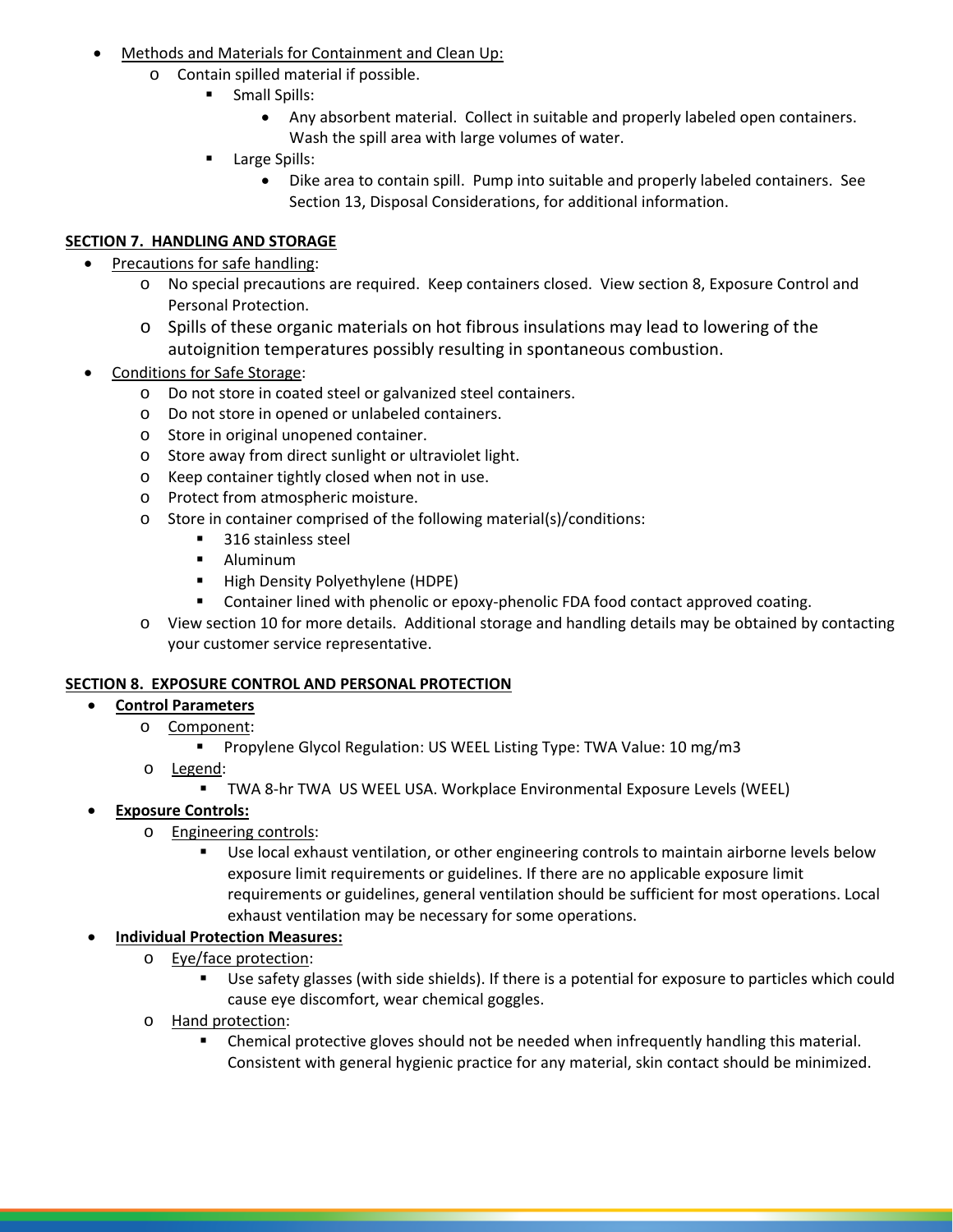- For frequent or prolonged handling of this material, use gloves chemically resistant to this material. Examples of preferred glove barrier materials include:
	- o Butyl rubber
	- o Natural rubber ("latex")
	- o Neoprene
	- o Nitrile/butadiene rubber ("nitrile" or "NBR")
	- o Polyethylene
	- o Ethyl vinyl alcohol laminate ("EVAL")
	- o Polyvinyl alcohol ("PVA")
	- o Polyvinyl chloride ("PVC" or "vinyl")
	- NOTICE: The selection of a specific glove for a particular application and duration of use in a workplace should also take into account all relevant workplace factors such as, but not limited to: Other chemicals which may be handled, physical requirements (cut/puncture protection, dexterity, thermal protection), potential body reactions to glove materials, as well as the instructions/specifications provided by the glove supplier.
- o Respiratory Protection:
	- Respiratory protection should be worn when there is a potential to exceed the exposure limit requirements or guidelines. If there are no applicable exposure limit requirements or guidelines, wear respiratory protection when adverse effects, such as respiratory irritation or discomfort have been experienced, or where indicated by your risk assessment process. In misty atmospheres, use an approved particulate respirator.
- o The Following Should Be Effective Types of Air-Purifying Respirators:
	- **•** Organic vapor cartridge with a particulate pre-filter
- o Other Protection:
	- **No precautions other than clean body-covering clothing should be needed.**

#### **SECTION 9. PHYSICAL AND CHEMICAL PROPERTIES**

| <b>Physical State</b>                  | Liquid                                                               |
|----------------------------------------|----------------------------------------------------------------------|
| Color                                  | Clear / Dyed Red-Pink                                                |
| Odor                                   | <b>Odorless</b>                                                      |
| Melting Point / Range                  | N/A (Not Applicable To Liquids)                                      |
| <b>Freezing Point</b>                  | Less Than -4F (-20C) (Lit)                                           |
| <b>Boiling Point</b>                   | 363F (184C) at 1.0 x 10 <sup>5</sup> Pascal (Approx. 752 mmHg) (Lit) |
| Flash Point (Closed Cup)               | 219F (104C) at 1.0 x 10 <sup>3</sup> hPa EC Method A9 (PMCC)         |
| Evaporation Rate (Butyl Acetate = 1)   | <0.5 (Estimate)                                                      |
| Flammability (Solid / Gas)             | Not applicable to Liquid                                             |
| Lower Explosion Limit                  | 2.6 % Volume (Estimate)                                              |
| <b>Upper Explosion Limit</b>           | 12.5 % Volume (Estimate)                                             |
| Vapor Pressure                         | 20 Pa at 77F (25C) (Lit)                                             |
| Relative Vapor Density (Air = 1)       | 2.62 (Lit)                                                           |
| Relative Density (Water = 1)           | 1.05 at 68F (20C) / 20C (Lit)                                        |
| <b>Water Solubility</b>                | 100% at 68F (20C) (Lit)                                              |
| Partition Coefficient (Noctanol/Water) | Log Pow: -1.07 (Measured)                                            |
| Auto-Ignition Temperature              | Greater Than 750F at 100 kPa (Lit)                                   |
| <b>Decomposition Temperature</b>       | No test data available                                               |
| Kinematic Viscosity                    | 43.4 cSt at 68F (20C) (Lit)                                          |
| <b>Explosive Properties</b>            | Not Explosive                                                        |
| <b>Oxidizing Properties</b>            | No Data Available                                                    |
| <b>Liquid Density</b>                  | 1.08 g/cm <sup>3</sup> at 70F (21.1C) (Calculated from Lit)          |
| Pour Point                             | Less Than -71F (-57C) (Lit)                                          |
|                                        |                                                                      |

*NOTE: The physical data in the above table are typical values and should not be interpreted as specifications*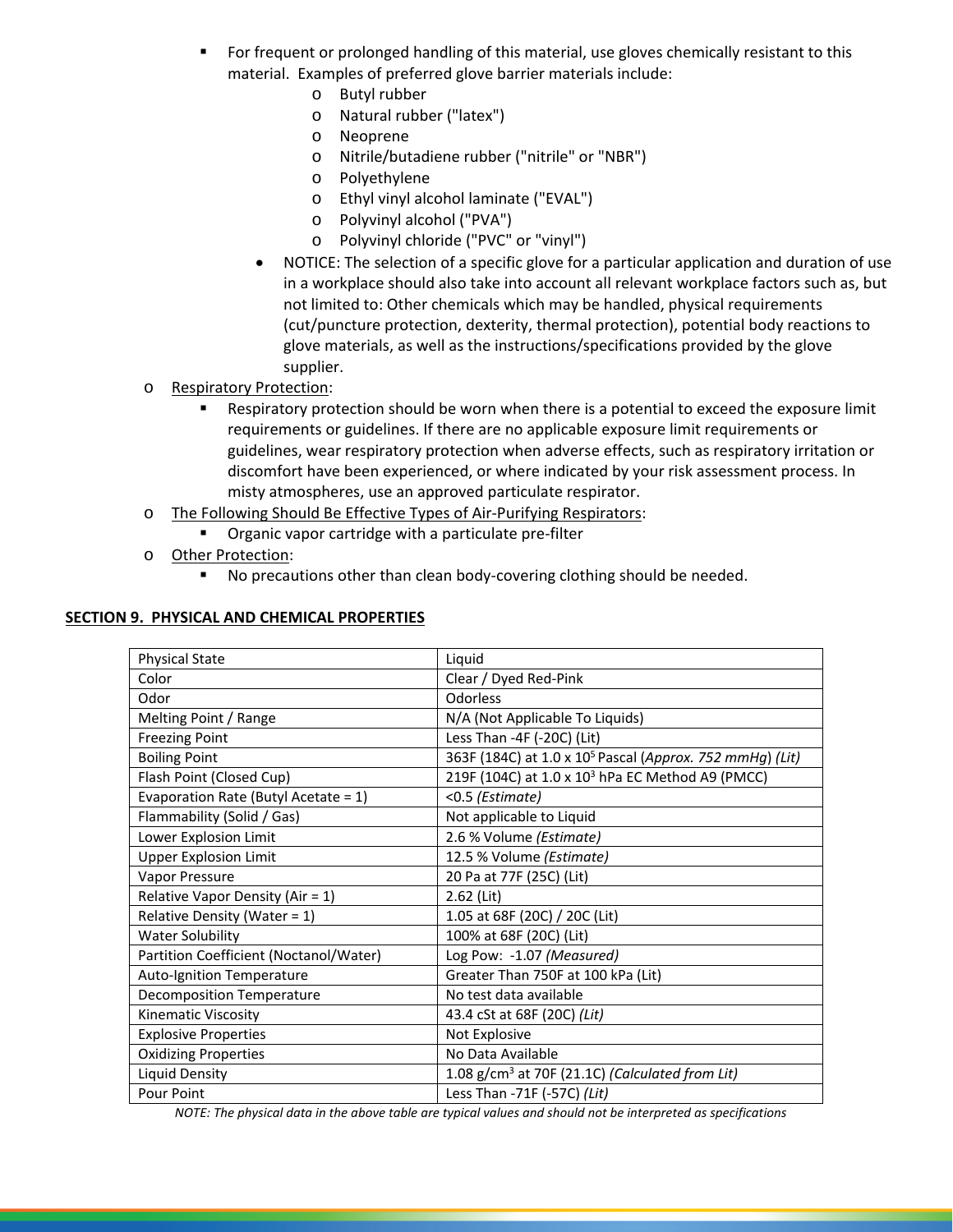#### **SECTION 10. STABILITY AND REACTIVITY**

- Reactivity:
	- o no data available
- Chemical Stability:
	- o Stable under recommended storage conditions. See Storage, Section 7. Hygroscopic
- Possibility of Hazardous Reactions:
	- o Polymerization will not occur.
- Conditions to Avoid:
	- o Exposure to elevated temperatures can cause product to decompose. Generation of gas during decomposition can cause pressure in closed systems. Avoid direct sunlight or ultraviolet sources.
- Incompatible Materials:
	- o Avoid contact with: Strong acids. Strong bases. Strong oxidizers.
- Hazardous Decomposition Products:
	- o Decomposition products depend upon temperature, air supply and the presence of other materials. Decomposition products can include and are not limited to: Aldehydes. Alcohols. Ethers. Organic acids.

#### **SECTION 11. TOXICOLOGICAL INFORMATION**

*Toxicological information on this product or its components appear in this section when such data is available.*

- **Acute Toxicity:**
	- o Acute Oral Toxicity
		- Very low toxicity if swallowed. Harmful effects not anticipated from swallowing small amounts. LD50, Rat, > 20,000 mg/kg
	- o Acute Dermal Toxicity
		- Prolonged skin contact is unlikely to result in absorption of harmful amounts. LD50, Rabbit, > 2,000 mg/kg No deaths occurred at this concentration.
	- o Acute Inhalation Toxicity
		- At room temperature, exposure to vapor is minimal due to low volatility.
		- **Mist may cause irritation of upper respiratory tract (nose and throat).**
		- **LC50, Rat, 4 Hour, Vapor, 0.00615 g/l No deaths occurred subsequent to exposure at this** concentration.

#### • **Skin Corrosion / Irritation:**

- o Prolonged contact is essentially nonirritating to skin.
- o Repeated contact may cause flaking and softening of skin.

#### • **Serious Eye Damage / Eye Irritation:**

- o May cause slight temporary eye irritation. Corneal injury is unlikely.
- o Mist may cause eye irritation.
- **Sensitization:**
	- o Did not cause allergic skin reactions when tested in humans.
	- o For respiratory sensitization: No relevant data found.
- **Specific Target Organ Systemic Toxicity (Single Exposure):**
	- o Evaluation of available data suggests that this material is not an STOT-SE toxicant.
- **Specific Target Organ Systemic Toxicity (Repeated Exposure):**
	- o In rare cases, repeated excessive exposure to propylene glycol may cause central nervous system effects.
- **Carcinogenicity:**
	- o Comparable formations did not cause cancer in laboratory animals.
- **Teratogenicity:**
	- o Did not cause birth defects or any other fetal effects in laboratory animals. (Major Components)
- **Reproductive Toxicity:**
	- o In animal studies, did not interfere with reproduction. In animal studies, did not interfere with fertility. (Major Components)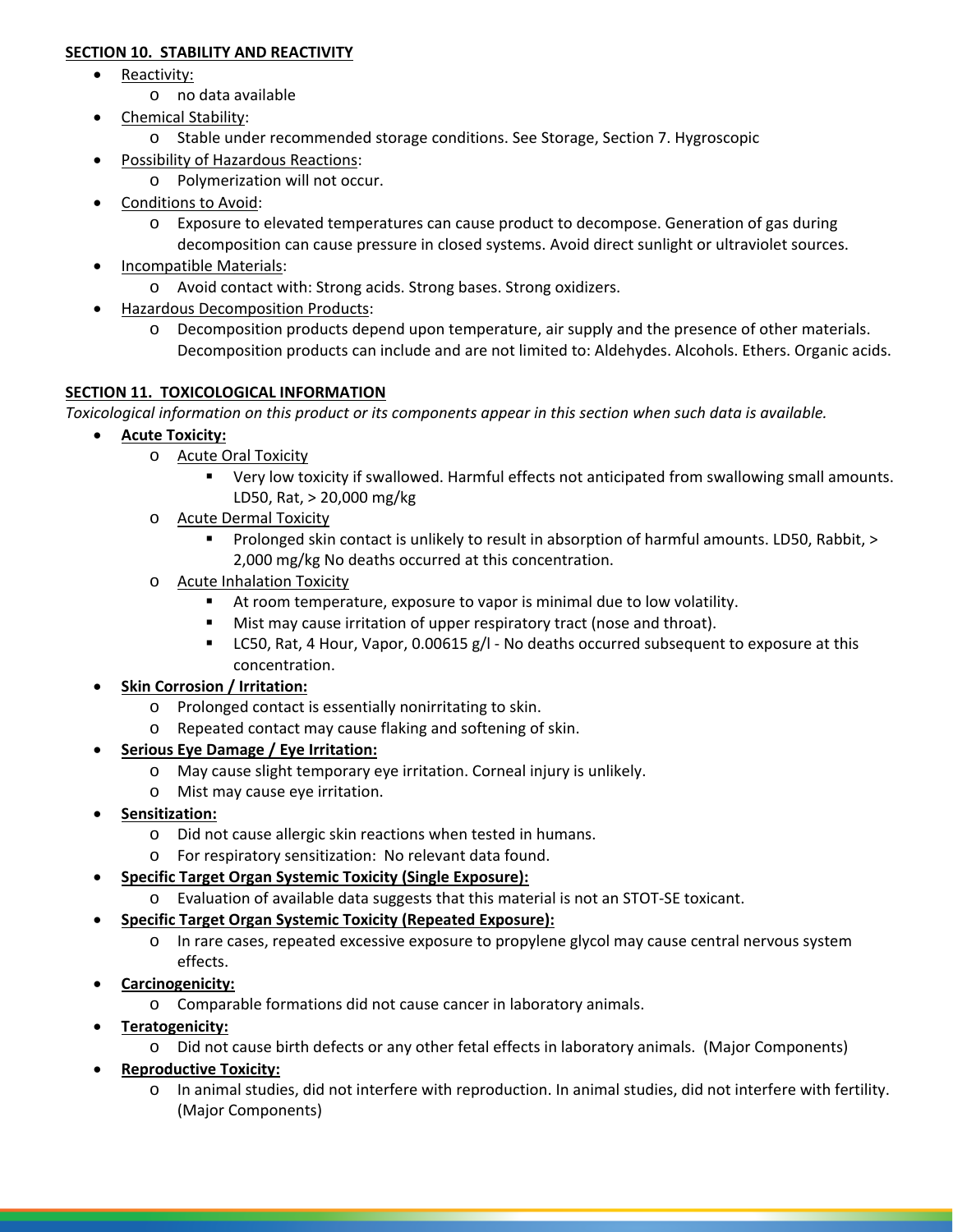- **Mutagenicity:**
	- o In vitro genetic toxicity studies were negative. Animal genetic toxicity studies were negative. (Major Components)
- **Aspiration Hazard:**
	- o Based on physical properties, not likely to be an aspiration hazard.

#### **SECTION 12. ECOLOGICAL INFORMATION**

### • **Toxicity:**

### *Propylene Glycol*

- o Acute Toxicity To Fish:
	- Material is practically non-toxic to aquatic organisms on an acute basis (LC50/EC50/EL50/LL50 >100 mg/L in the most sensitive species tested).
	- **LC50, Oncorhynchus mykiss (rainbow trout), static test, 96 Hour, 40,613 mg/l, OECD Test** Guideline 203
- o Acute Toxicity to Aquatic Invertebrates:
	- LC50, Ceriodaphnia dubia (water flea), static test, 48 Hour, 18,340 mg/l, OECD Test Guideline 202
- o Acute Toxicity to Algae / Aquatic Plants:
	- ErC50, Pseudokirchneriella subcapitata (green algae), 96 Hour, Growth rate inhibition, 19,000 mg/l, OECD Test Guideline 201
- o Toxicity to Bacteria:
	- NOEC, Pseudomonas putida, 18 Hour, > 20,000 mg/l, Method Not Specified.
- o Chronic Aquatic Toxicity:
	- Chronic Toxicity to Aquatic Invertebrates: NOEC, Ceriodaphnia dubia (water flea), semi-static test, 7 d, number of offspring, 13,020 mg/l

### *Dipotassium Hydrogen Phosphate*

- o Acute Toxicity To Fish:
	- Material is practically non-toxic to aquatic organisms on an acute basis (LC50/EC50/EL50/LL50 >100 mg/L in the most sensitive species tested).
	- **LC50, Leuciscus idus (Golden orfe), static test, 48 Hour, greater than 900 mg/l. Method not** specified.

# • **Persistence and Degradability:**

#### *Propylene Glycol*

- o Biodegradability:
	- Material is readily biodegradable. Passes OECD test(s) for ready biodegradability. Biodegradation may occur under anaerobic conditions (in the absence of oxygen).
- o Biodegradation:
	- Value: 81%
	- **Exposure Time: 28 Days**
	- Method: OECD Test Guideline 301F or Equivalent (10 Day Window Not Applicable)
- o Biodegradation:
	- Value: 96%
	- **Exposure Time: 64 Days**
	- **Method: OECD Test Guideline 306 or Equivalent**
- o Oxygen Demand:
	- **Theoretical Oxygen Demand: 1.68 mg/mg**
	- Chemical Oxygen Demand: 1.53 mg/mg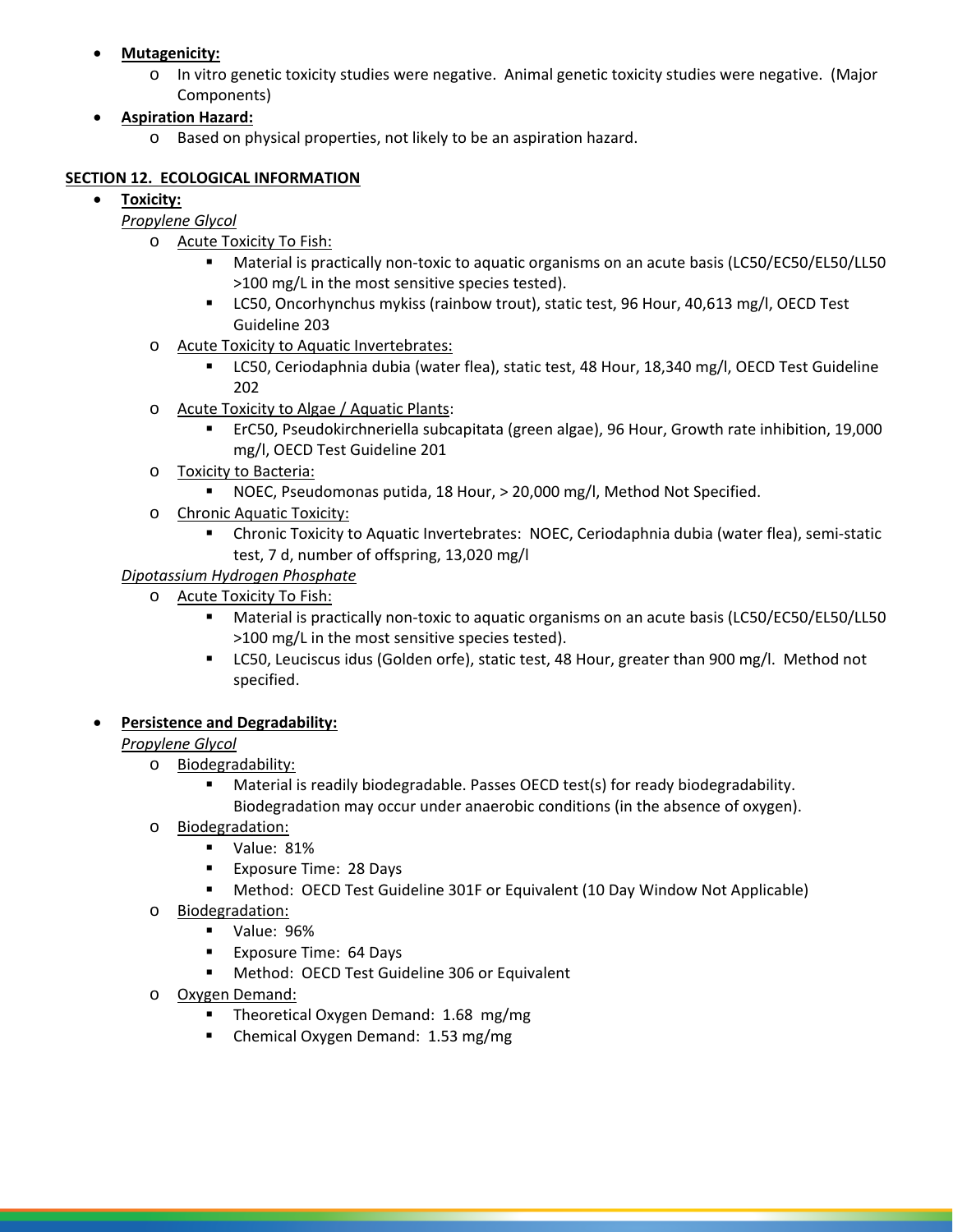o Biological Oxygen Demand (BOD):

| <b>Incubation Time</b> | BOD     |
|------------------------|---------|
| 5 Days                 | 69.000% |
| 10 Days                | 70.000% |
| 20 Days                | 86.000% |

- o Photodegradation:
	- **Atmospheric Half-Life: 10 Hour**
	- **Method: Estimated**
- *Dipotassium Hydrogen Phosphate*
	- o Biodegradability:
		- Biodegradation is not applicable.

# • **Bioaccumulative Potential:**

# *Propylene Glycol*

- o Bioaccumulation: Bioconcentration potential is low (BCF less than 100 or Log Pow less than 3)
- o Partition coefficient: n-octanol/water(log Pow): -1.07 (*Measured*)
- o Bioconcentration factor (BCF): 0.09 (*Estimate*)

# *Dipotassium Hydrogen Phosphate*

o Bioaccumulation: No bioconcentration is expected because of the relatively high water solubility.

# • **Mobility in Soil:**

*Propylene Glycol*

- o Given its very low Henry's constant, volatilization from natural bodies of water or moist soil is not expected to be an important fate process. Potential for mobility in soil is very high (Koc between 0 and 50).
- o Partition Coefficient (Koc): Less than 1 (*Estimate*)
- *Dipotassium Hydrogen Phosphate*
	- o No relevant data found.

# **SECTION 13. DISPOSAL CONSIDERATIONS**

# • **Disposal Methods:**

- o Do not dump into any sewers, on the ground, or into any body of water. All disposal practices must be in compliance with all Federal, State/Provincial and local laws and regulations. Regulations may vary in different locations. Waste characterizations and compliance with applicable laws are the responsibility solely of the waste generator.
- o As your supplier, Glycol, Inc. has no control over the management procedures/practices or manufacturing processes of parties handling of parties handling or using this material. The information presented here pertains only to the product as shipped in its intended condition as described in Section 3 COMPOSITION AND INFORMATION ABOUT INGREDIENTS. For unused and uncontaminated product, the preferred options include sending a licensed, permitted recycler, reclaimer, incinerator, or other thermal destruction service provider.

# **SECTION 14. TRANSPORT CONSIDERATIONS**

- Transportation Details:
	- o Department of Transportation (DOT):
		- Not regulated for transport
	- o Classification for Sea/Maritime Transport (IMO-IMDG):
		- **Not regulated for transport**
	- o Transport in Bulk According to Annex I or II of MARPOL 73/78 and the IBC and IGC Code:
		- **Consult IMO regulations before transporting ocean bulk.**